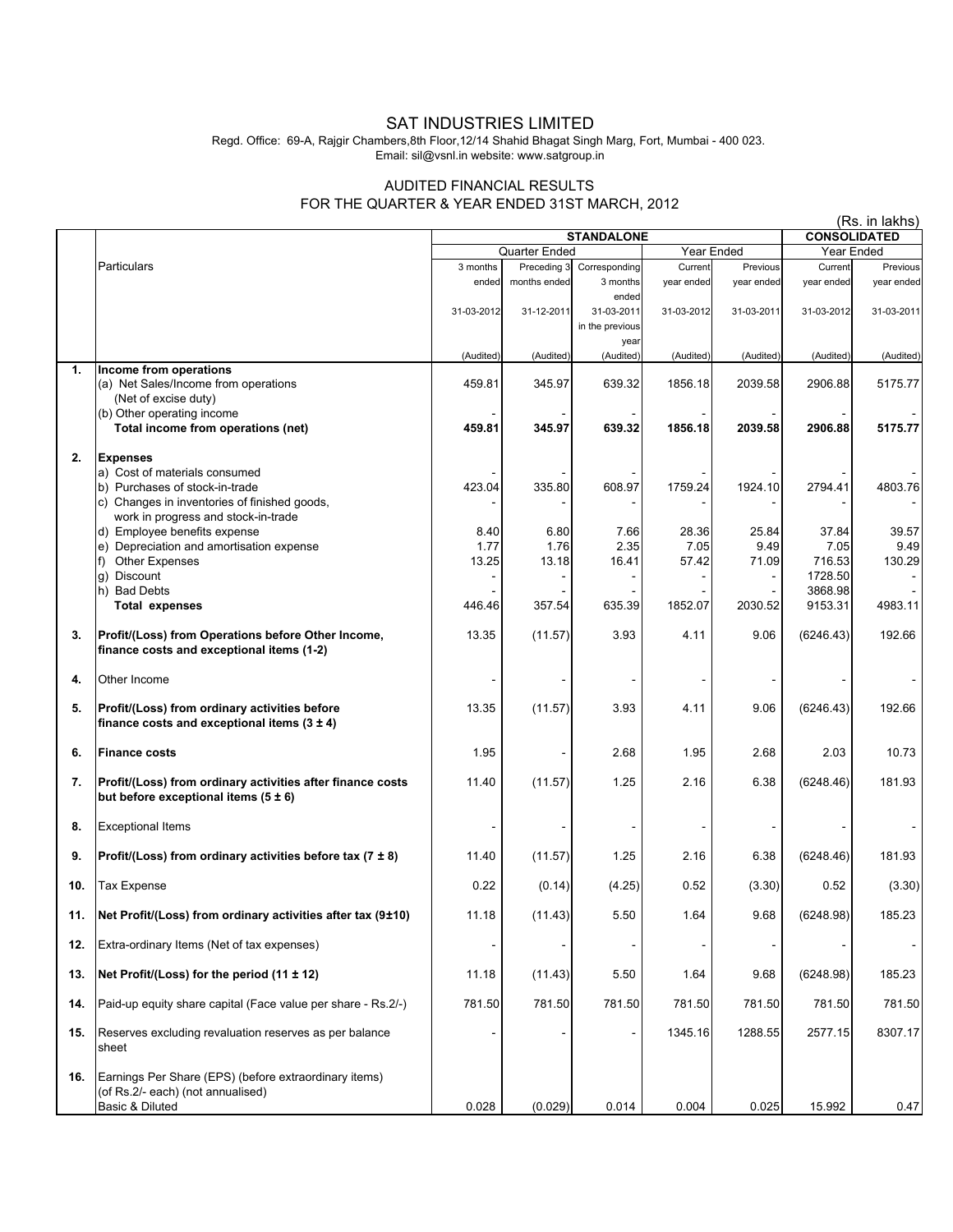|   |                                                    |                             |                   |                 |                   |            |                     | (Rs. in lakhs) |
|---|----------------------------------------------------|-----------------------------|-------------------|-----------------|-------------------|------------|---------------------|----------------|
|   |                                                    |                             | <b>STANDALONE</b> |                 |                   |            | <b>CONSOLIDATED</b> |                |
|   |                                                    | Quarter Ended<br>Year Ended |                   |                 | <b>Year Ended</b> |            |                     |                |
|   | Particulars                                        | 3 months                    | Preceding 3       | Corresponding   | Current           | Previous   | Current             | Previous       |
|   |                                                    | ended                       | months ended      | 3 months        | year ended        | year ended | year ended          | year ended     |
|   |                                                    |                             |                   | ended           |                   |            |                     |                |
|   |                                                    | 31-03-2012                  | 31-12-2011        | 31-03-2011      | 31-03-2012        | 31-03-2011 | 31-03-2012          | 31-03-2011     |
|   |                                                    |                             |                   | in the previous |                   |            |                     |                |
|   |                                                    |                             |                   | year            |                   |            |                     |                |
|   |                                                    | (Audited)                   | (Audited)         | (Audited)       | (Audited)         | (Audited)  | (Audited)           | (Audited)      |
| A | <b>PARTICULARS OF SHAREHOLDING</b>                 |                             |                   |                 |                   |            |                     |                |
| 1 | Public shareholding                                |                             |                   |                 |                   |            |                     |                |
|   | - Number of Shares                                 | 24565000                    | 24565000          | 24565000        | 24565000          | 24565000   | 24565000            | 24565000       |
|   | - Percentage of shareholding                       | 62.87                       | 62.87             | 62.87           | 62.87             | 62.87      | 62.87               | 62.87          |
|   |                                                    |                             |                   |                 |                   |            |                     |                |
| 2 | Promoters and Promoter Group Shareholding          |                             |                   |                 |                   |            |                     |                |
|   | a) Pledged / Encumbered                            |                             |                   |                 |                   |            |                     |                |
|   | - Number of shares                                 |                             |                   |                 |                   |            |                     |                |
|   | - Percentage of shares                             |                             |                   |                 |                   |            |                     |                |
|   | (as a % of the total shareholding of               |                             |                   |                 |                   |            |                     |                |
|   | promoters and promoter group)                      |                             |                   |                 |                   |            |                     |                |
|   | - Percentage of shares                             |                             |                   |                 |                   |            |                     |                |
|   | (as a % of the total share capital of the Company) |                             |                   |                 |                   |            |                     |                |
|   | b) Non Encumbered                                  |                             |                   |                 |                   |            |                     |                |
|   | - Number of shares                                 | 14510000                    | 14510000          | 14510000        | 14510000          | 14510000   | 14510000            | 14510000       |
|   | - Percentage of shares                             | 100                         | 100               | 100             | 100               | 100        | 100                 | 100            |
|   | (as a % of the total shareholding of               |                             |                   |                 |                   |            |                     |                |
|   | promoters and promoter group)                      |                             |                   |                 |                   |            |                     |                |
|   | - Percentage of shares                             | 37.13                       | 37.13             | 37.13           | 37.13             | 37.13      | 37.13               | 37.13          |
|   | (as a % of the total share capital of the Company) |                             |                   |                 |                   |            |                     |                |
|   |                                                    |                             |                   |                 |                   |            |                     |                |

|   | Particulars                                                                                                                                                | 3 months ended 31/03/2012                                |  |  |  |
|---|------------------------------------------------------------------------------------------------------------------------------------------------------------|----------------------------------------------------------|--|--|--|
| в | <b>INVESTOR COMPLAINTS</b>                                                                                                                                 |                                                          |  |  |  |
|   | Pending at the beginning of the quarter<br>Received during the quarter<br>Disposed of during the quarter<br>Remaining unresolved at the end of the quarter | $-$ NII $-$<br>$-$ NII $-$<br>$-$ NIL $-$<br>$-$ NIL $-$ |  |  |  |